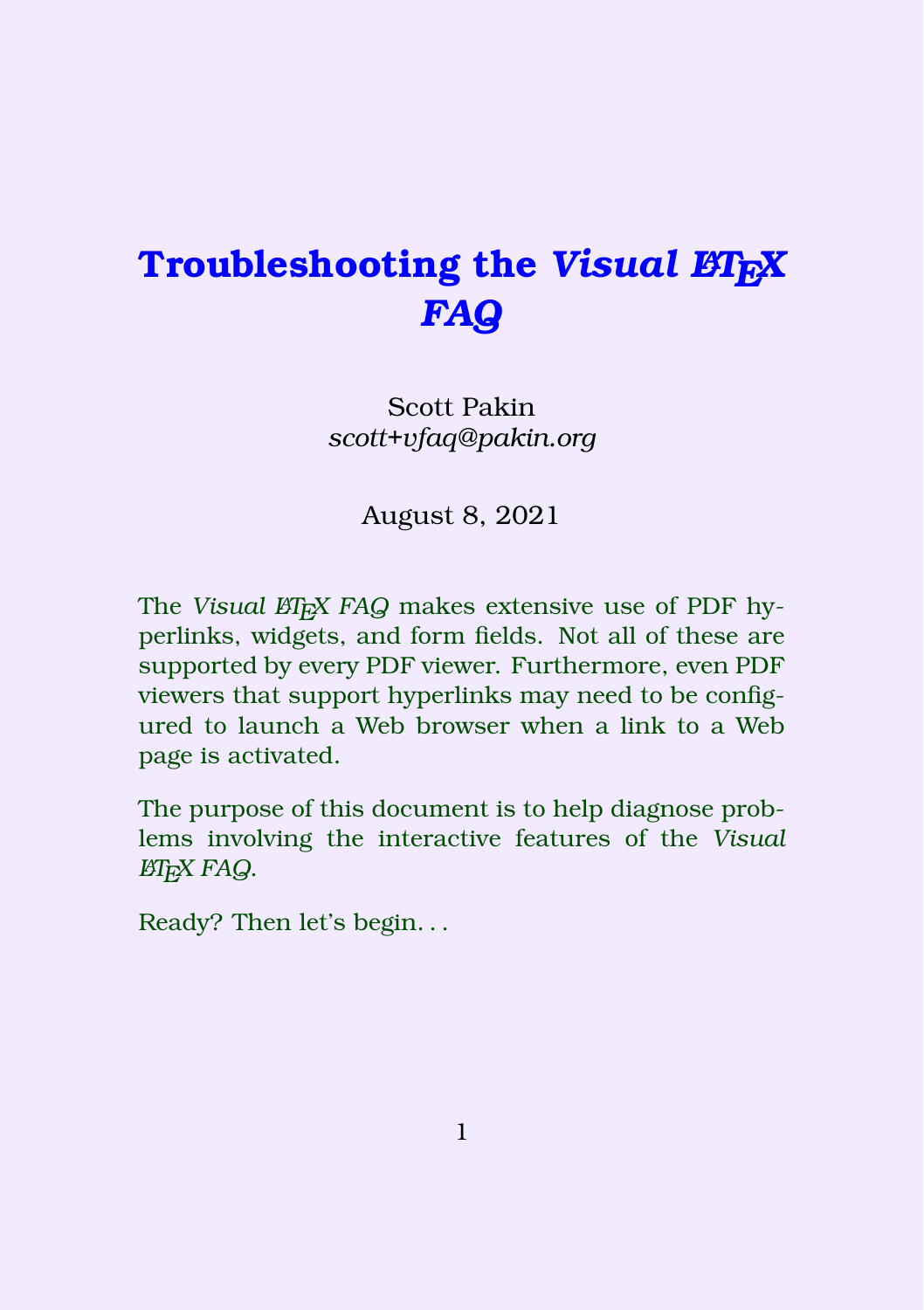### **1. Internal hyperlinks**

The simplest form of hyperlink jumps from one page of a document to another page in the same document:

[Return to page 1.](#page-0-0)

The text "Return to page 1" is a hyperlink. Activating it should take you back to the first page of this document.

If nothing happens then your PDF viewer probably doesn't support any sort of hyperlink. You will get little use out of the *Visual LARX FAQ* unless you switch to a PDF viewer that supports hyperlinks.

Let's move on to the next test.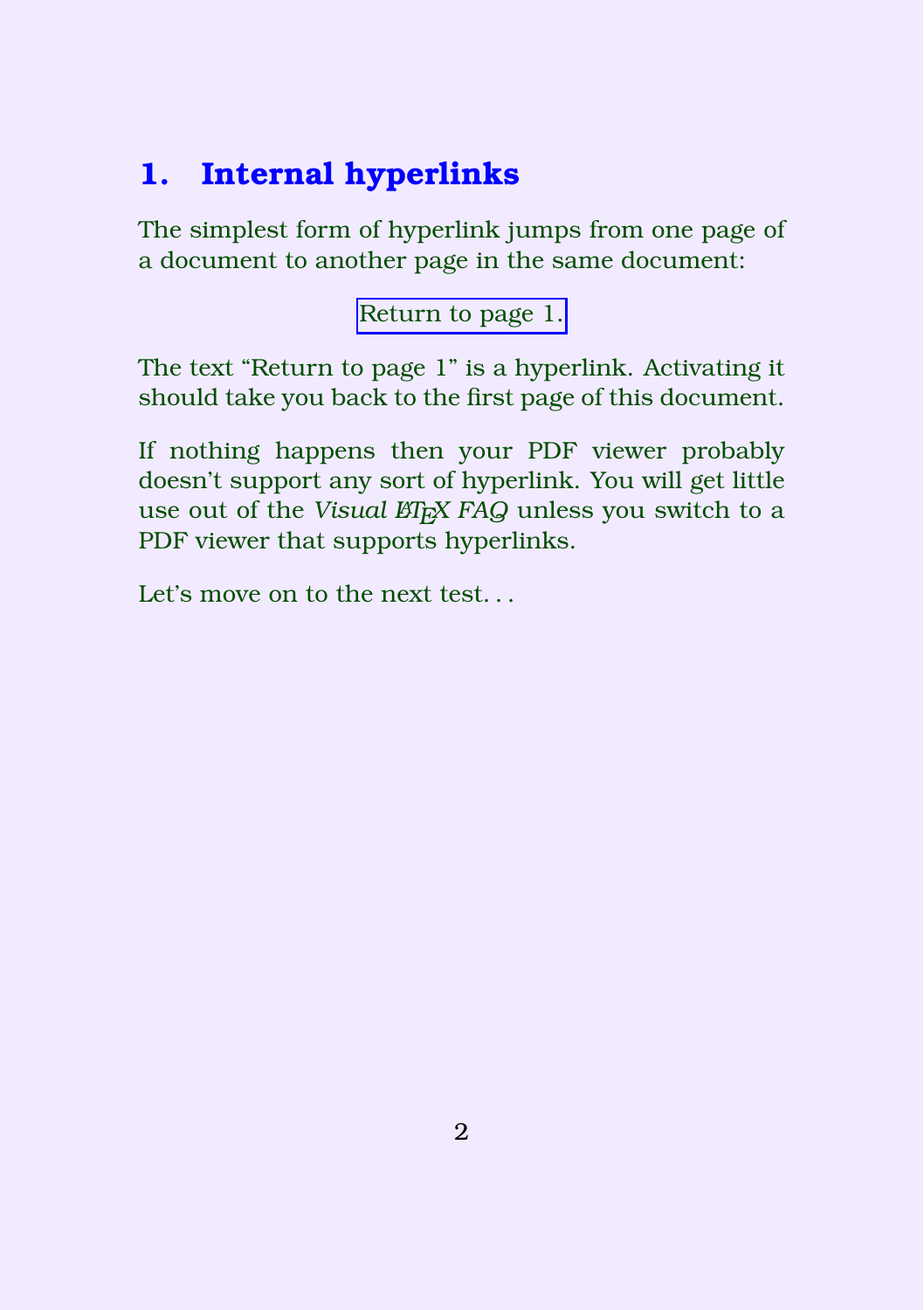## **2. External hyperlinks**

The PDF format supports hyperlinks to other documents, including non-PDF documents. All of the hyperlinks in the *Visual LA<sub>F</sub>X FAQ* refer to Web pages. The following hyperlink points to the T<sub>E</sub>X FAQ home page:

[Open a Web browser.](https://texfaq.org/)

If nothing happens when you activate "Open a Web browser" then one of the following is likely to be the case:

- Your PDF viewer doesn't support external hyperlinks. You will get little use out of the *Visual LA*<sub>*FX*</sub> *FAQ* unless you switch to a PDF viewer that supports hyperlinks.
- You need to tell your PDF viewer which application you want to use as your Web browser. In some of Adobe's PDF viewers, the browser-selection dialog can be found under Edit→Preferences→Internet. The procedure to associate a Web browser with external hyperlinks will of course be different in other PDF viewers.

If your PDF viewer opened a Web browser at the  $T_F X$ FAQ home page, then you'll likely be able to use the *Visual LA<sub><i>TEX FAQ*.</sub>

There's just one final test to try to make sure. . .